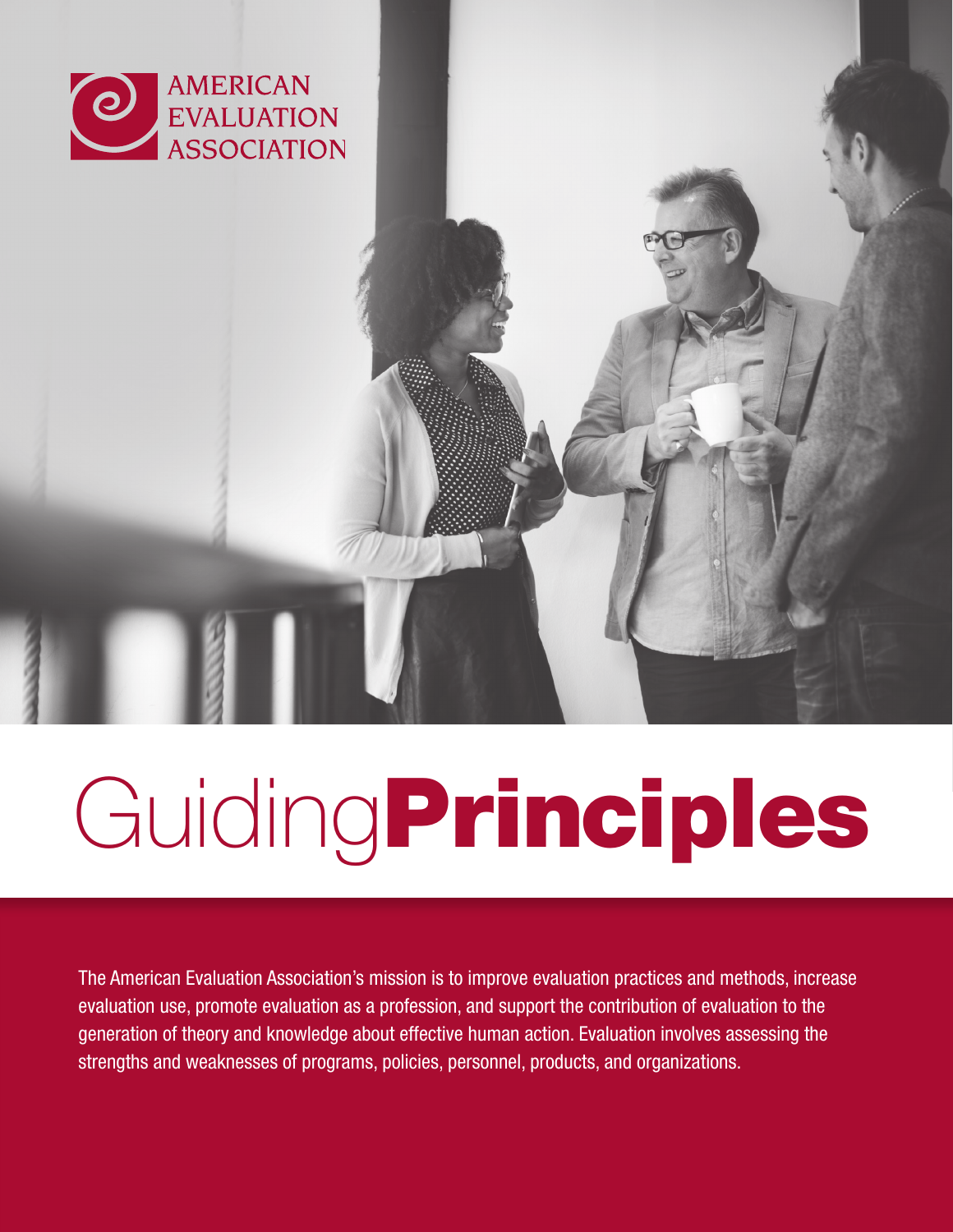# Preface to Evaluators' Ethical Guiding Principles

#### Glossary of Terms

Common Good – the shared benefit for all or most members of society including equitable opportunities and outcomes that are achieved through citizenship and collective action. The common good includes cultural, social, economic, and political resources as well as natural resources involving shared materials such as air, water and a habitable earth.

Contextual Factors – geographic location and conditions; political, technological, environmental, and social climate; cultures; economic and historical conditions; language, customs, local norms, and practices; timing; and other factors that may influence an evaluation process or its findings.

Culturally Competent Evaluator - "[an evaluator who] draws upon a wide range of evaluation theories and methods to design and carry out an evaluation that is optimally matched to the context. In constructing a model or theory of how the evaluand operates, the evaluator reflects the diverse values and perspectives of key stakeholder groups."1

Environment – the surroundings or conditions in which a being lives or operates; the setting or conditions in which a particular activity occurs.

Equity – the condition of fair and just opportunities for all people to participate and thrive in society regardless of individual or group identity or difference. Striving to achieve equity includes mitigating historic disadvantage and existing structural inequalities.

Guiding Principles vs. Evaluation Standards – the Guiding Principles pertain to the ethical conduct of the evaluator whereas the Evaluation Standards pertain to the quality of the evaluation.

**People or Groups** – those who may be affected by an evaluation including, but not limited to, those defined by race, ethnicity, religion, gender, income, status, health, ability, power, underrepresentation, and/or disenfranchisement.

Professional Judgment – decisions or conclusions based on ethical principles and professional standards for evidence and argumentation in the conduct of an evaluation.

Stakeholders – individuals, groups, or organizations served by, or with a legitimate interest in, an evaluation including those who might be affected by an evaluation.

*Purpose of the Guiding Principles: The Guiding Principles reflect the core values of the American Evaluation Association (AEA) and are intended as a guide to the professional ethical conduct of evaluators.* 

#### **Focus and Interconnection of the Principles:** The

five Principles address systematic inquiry, competence, integrity, respect for people, and common good and equity. The Principles are interdependent and interconnected. At times, they may even conflict with one another. Therefore, evaluators should carefully examine how they justify professional actions.

**Use of Principles:** The Principles govern the behavior of evaluators in all stages of the evaluation from the initial discussion of focus and purpose, through design, implementation, reporting, and ultimately the use of the evaluation.

**Communication of Principles:** It is primarily the evaluator's responsibility to initiate discussion and clarification of ethical matters with relevant parties to the evaluation. The Principles can be used to communicate to clients and other stakeholders what they can expect in terms of the professional ethical behavior of an evaluator.

#### **Professional Development about Principles:**

Evaluators are responsible for undertaking professional development to learn to engage in sound ethical reasoning. Evaluators are also encouraged to consult with colleagues on how best to identify and address ethical issues.

**Structure of the Principles:** Each Principle is accompanied by several sub-statements to amplify the meaning of the overarching principle and to provide guidance for its application. These sub-statements do not include all possible applications of that principle, nor are they rules that provide the basis for sanctioning violators. The Principles are distinct from Evaluation Standards and evaluator competencies.

**Evolution of Principles:** The Principles are part of an evolving process of self-examination by the profession in the context of a rapidly changing world. They have been periodically revised since their first adoption in 1994. Once adopted by the membership, they become the official position of AEA on these matters and supersede previous versions. It is the policy of AEA to review the Principles at least every five years, engaging members in the process. These Principles are not intended to replace principles supported by other disciplines or associations in which evaluators participate.

<sup>1</sup> American Evaluation Association (2011). Public Statement on Cultural Competence in Evaluation. Washington DC: Author. p. 3.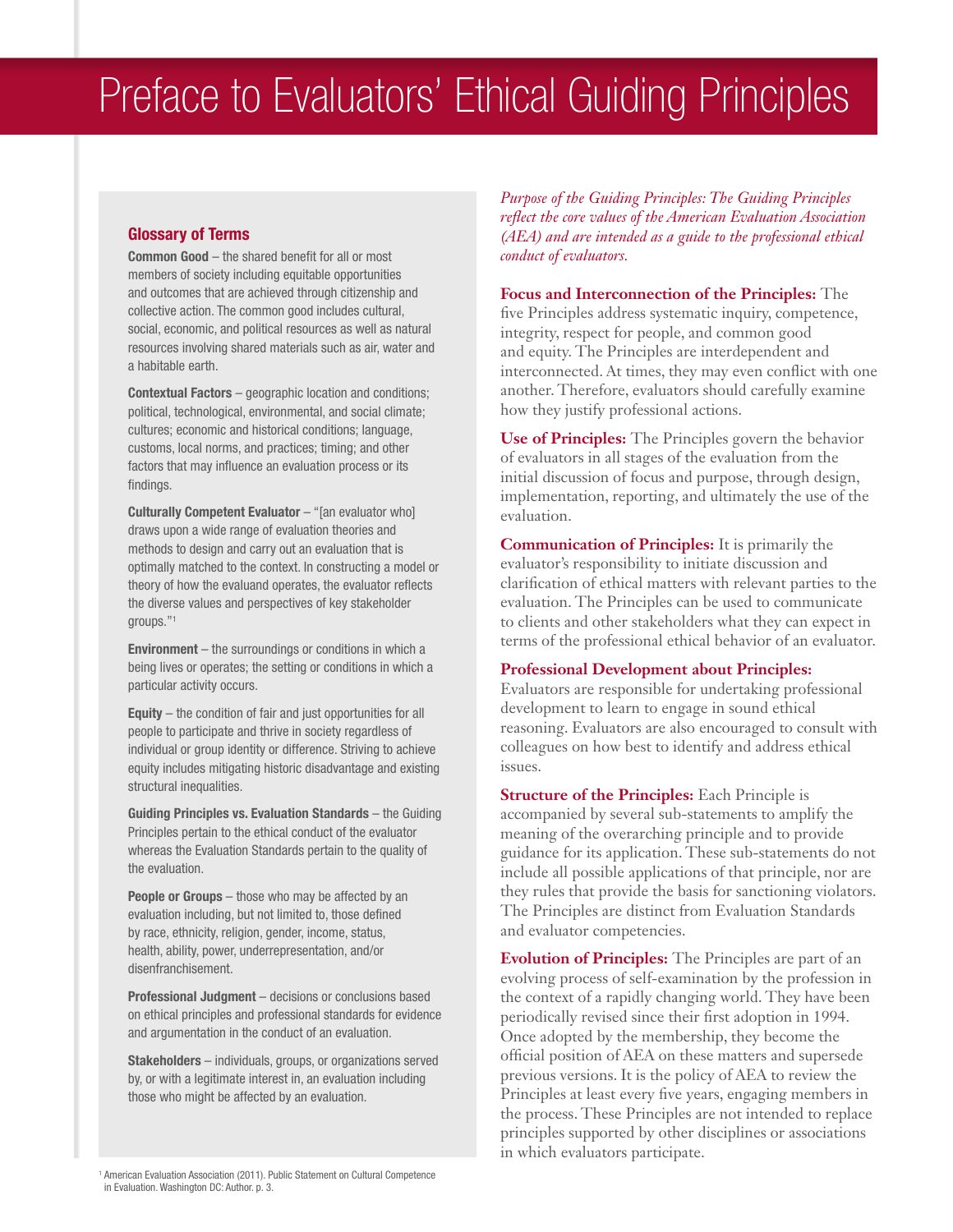# AEA Guiding Principles

## A: Systematic Inquiry: Evaluators conduct data-based inquiries that are thorough, methodical, and contextually relevant.

- A1. Adhere to the highest technical standards appropriate to the methods being used while attending to the evaluation's scale and available resources.
- A2. Explore with primary stakeholders the limitations and strengths of the core evaluation questions and the approaches that might be used for answering those questions.
- A3. Communicate methods and approaches accurately, and in sufficient detail, to allow others to understand, interpret, and critique the work.
- A4. Make clear the limitations of the evaluation and its results.
- A5. Discuss in contextually appropriate ways the values, assumptions, theories, methods, results, and analyses that significantly affect the evaluator's interpretation of the findings.
- A6. Carefully consider the ethical implications of the use of emerging technologies in evaluation practice.

#### B: Competence: Evaluators provide skilled professional services to stakeholders.

- B1. Ensure that the evaluation team possesses the education, abilities, skills, and experiences required to complete the evaluation competently.
- B2. When the most ethical option is to proceed with a commission or request outside the boundaries of the evaluation team's professional preparation and competence, clearly communicate any significant limitations to the evaluation that might result. Make every effort to supplement missing or weak competencies directly or through the assistance of others.
- B3. Ensure that the evaluation team collectively possesses or seeks out the competencies necessary to work in the cultural context of the evaluation.
- B4. Continually undertake relevant education, training or supervised practice to learn new concepts, techniques, skills, and services necessary for competent evaluation practice. Ongoing professional development might include: formal coursework and workshops, self-study, self- or externallycommissioned evaluations of one's own practice, and working with other evaluators to learn and refine evaluative skills and expertise.

### C: Integrity: Evaluators behave with honesty and transparency in order to ensure the integrity of the evaluation.

- C1. Communicate truthfully and openly with clients and relevant stakeholders concerning all aspects of the evaluation, including its limitations.
- C2. Disclose any conflicts of interest (or appearance of a conflict) prior to accepting an evaluation assignment and manage or mitigate any conflicts during the evaluation.
- C3. Record and promptly communicate any changes to the originally negotiated evaluation plans, the rationale for those changes, and the potential impacts on the evaluation's scope and results.
- C4. Assess and make explicit the stakeholders', clients', and evaluators' values, perspectives, and interests concerning the conduct and outcome of the evaluation.
- C5. Accurately and transparently represent evaluation procedures, data, and findings.
- C6. Clearly communicate, justify, and address concerns related to procedures or activities that are likely to produce misleading evaluative information or conclusions. Consult colleagues for suggestions on proper ways to proceed if concerns cannot be resolved, and decline the evaluation when necessary.
- C7. Disclose all sources of financial support for an evaluation, and the source of the request for the evaluation.